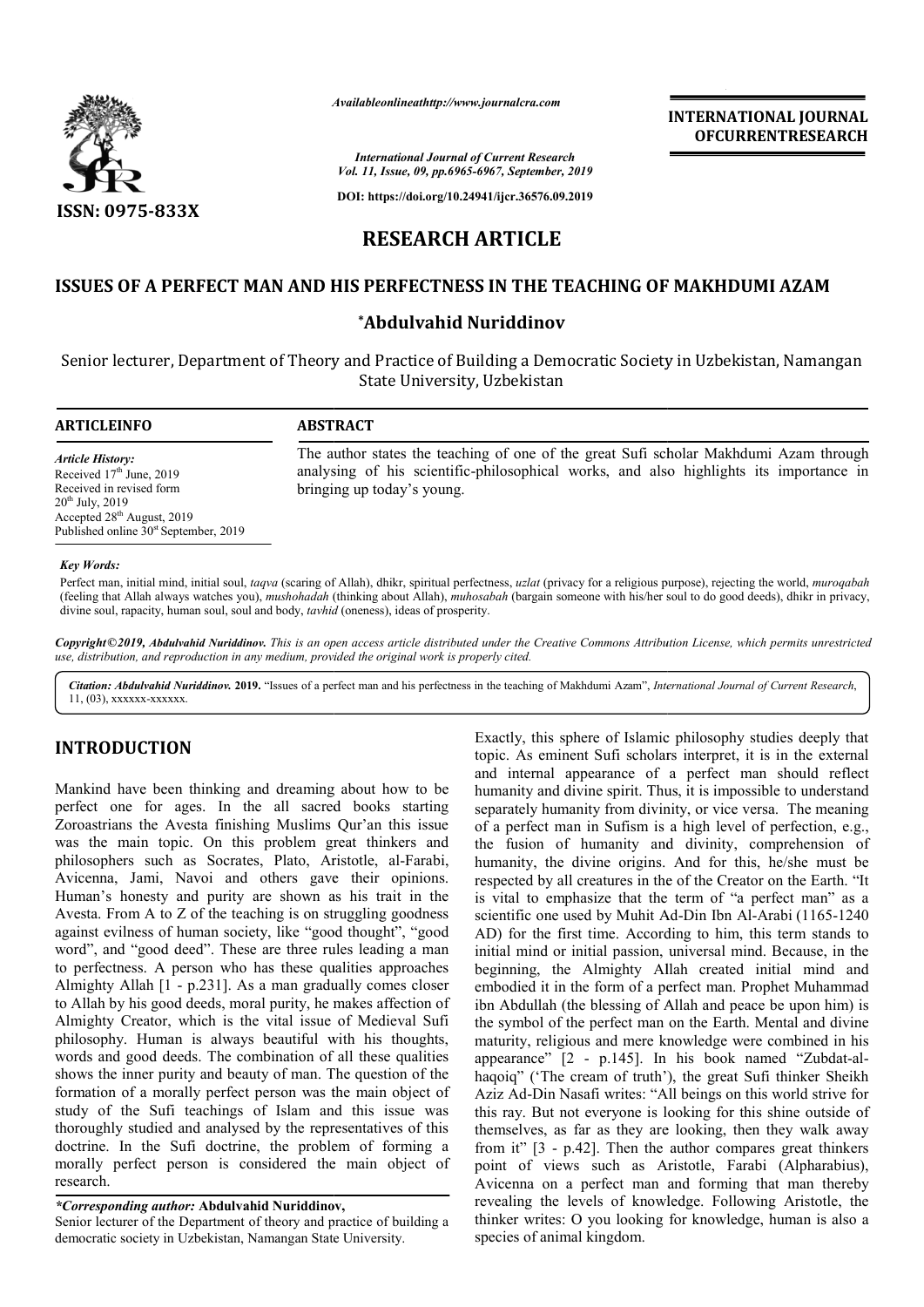Having received bringing up, education, knowledge, repetition, abstinence (taqva), remembrance (dhikr) that animal spirit develops in steps and becomes perfect [3 - p.42]. According to A. Nasafi, a perfect man is, first of all, someone with excellent moral, high human qualities, honours and embodies purity and honesty, fights against harmful customs and rituals, establishes the rules and laws leading people to kindness and good deeds, finally, is a person calling people true faith to the Almighty God. There are some treatises rejecting a body (mere passion, carnal pleasures) call for solitude, seclusion and asceticism in Sufi literature. And there are such Sufi teachings, the path of learning (tariqa) that normally attitude towards the body and spirituality of a person. One of such teachings maintaining an optimal attitude to the resolution of issues between a body and a spirit is the Sufi Naqshbandi movement, which was founded by Bahou-Ad-Din Naqshband. The main ideological slogan of the Naqshbandi is 'Dil ba yor, dast ba kor' which literally means "soul to God, hand to work". This teaching keeps in balance the relationship between body and spirit, showing that for spiritual perfectness, the need for harmoniously developed, the maturity of the body and for the attainment of physical perfectness by the necessity for a high spiritual condition.

The founder of the Naqshbandi, B. Nakshband showes the following paths of spiritual perfectness leading to the attainment of a person's self-conscious: There are three paths which are available to people trying to get themselves (arif), and about which others are not aware: These are the muraqabah – the expectation of grace coming from Allah. Mushohadah – observation condescension from the world invisible to us, consisting in our hearts and mukhosabah – reporting for every deed, for every passed hour. [4 - p.232]. According to the teachings of the Naqshbandi, living in obedience to the rules and "dhikr khufiyah" – a silent remembrance of the names of Allah, clean (halal) food and living by honest labour purify a person's life from hypocrisy, do not leave a place of arrogance in hearts, envy, greed. Followers of Naqshbandi are owners of good morals, they not only feed their families with their honest work, their craft, but also provide assist to their parents and relatives and people who in need. The teachings of the murshid, the leader and mentor of the Sufi Naqshbandi path after Bahou Ad-Din Naqshband, a prominent theorist of Sufism, who has such honourable names as "high flying falcon", "piri shasti" –the spiritual mentor of sixty Sufi saints – Makhdumi Azam helps a person to find such power for their physical and spiritual perfection.

The leading theorist of Sufism Mahdumi Azam Kasani (1461- 1542) in his works, especially in the treatise "Risolai vujudiya" ("Brochure about the body"), reporting on various levels of human life, analyses them from the point of view of Sufi philosophy. At the same time, the theoretician of Sufism emphasizes that life is not given to a man forever, that one should not admire life excessively, but one should do more good deeds for finding peace in another world, the so-called *akhirah* - eternal world. Makhdumi Azam sets such questions to himself: What is a man? For what was he created? What is the purpose of the Almighty to create man? Replying to these questions, the thinker deeply analyses the essence and connections between the concepts of body and spirit and expresses his views on this matter. According to the thinker, man is the unity of body and spirit, his spirit consists of "the divine spirit" and the body is created from "soil and mud". When "affectionate divine spirit" comes into a physical body,

the interaction of spirit and body begins. The perfection of a person is possible only by protecting the purity of the spirit and for a complete victory of the spirit over the body a person must undergo important steps of perfection and this is the main idea of Sufism [5 - p.73]. There are one spirit and one body in human but the spirit has lots of development levels. The spirit corresponds to the body and the body to the spirit, they are inseparable. The spirit and the body develop together to achieve perfection, they climb up the steps of perfection. In his treatise, the author writes this: "When the Almighty Creator sent a man to the earthly world, He (the Creator) sent his boundless steppes. Like the fact that in ancient times the rulers (padishahs), when they wanted to visit some province, first they cleaned and ennobled cities and villages, created new gardens and flower gardens. Afterwards, the ruler visited the province and was praised by its inhabitants. Like that, to show his beauty, brilliance and power in this world, Almighty Creator made a man and called him Adam" [6 - p.17]. in other words, the divine spirit makes the essence of man, his body consists of soil and animal soul.

Almighty God created man to achieve his goal - to show His secrets, power and beauty. In order for the body to move, act and carry a person, animal spirit was introduced into the body, and brought it to union with the divine spirit. "Well-known and the Most High God created the heart of man with his temple, his throne. So, having planted the animal spirit in it, he sent a man to the world to show His beauty and greatness" [6 - p.17]. It means that a man is a divine creation and he was created by God's will and he was sent into the world to know and demonstrate the beauty and greatness of Allah. Thus, Mahdumi Azam considers the body to be the means of spiritual perfection of a person. The thinker emphasizes that the physical body of a person is temporary, transient phenomenon, but important one is that a person cannot exist and move along the intended goals without it. Therefore, according to the scholar, the physical body is necessary to obtain knowledge, pray, know the world, carry out noble deeds, to embody the main slogan of the Sufi path of learning Naqshbandi "Spirit to God, hand to work" in life. The physical body of a person is important for the spiritual development and improvement of a man. The optimal way to achieve human perfectness is a constant occupation of worship, the study of science, doing charitable affairs that bring joy and benefit to society. Such noble actions ultimately lead a man to spiritual growth, an increase in morality, and perfection.

To sum up above mentioned, it can be concluded that Makhdumi Azam's true essence of the dialectic of the philosophy of a perfect man is self-awareness of man, to get the peak of humanity. According to the thinker, the perfect man is to be worthy of the high rank of humanity, for the perfect man is the flower, the crown of the human community. Consequently, in order to achieve a mystical condition of perfectness in a man, there must be a combination of physical and spiritual-moral perfection, and this unity must be formed deeply in the hearts of a human.

#### **REFERENCES**

1. Abduraxmanov A. Soadatga eltuvchi bilim [Knowledge leads to happiness]. Toshkent, «Movarounnaxr» [Movarounnakhr], 2000, pp. 231. (In Uzbekish)